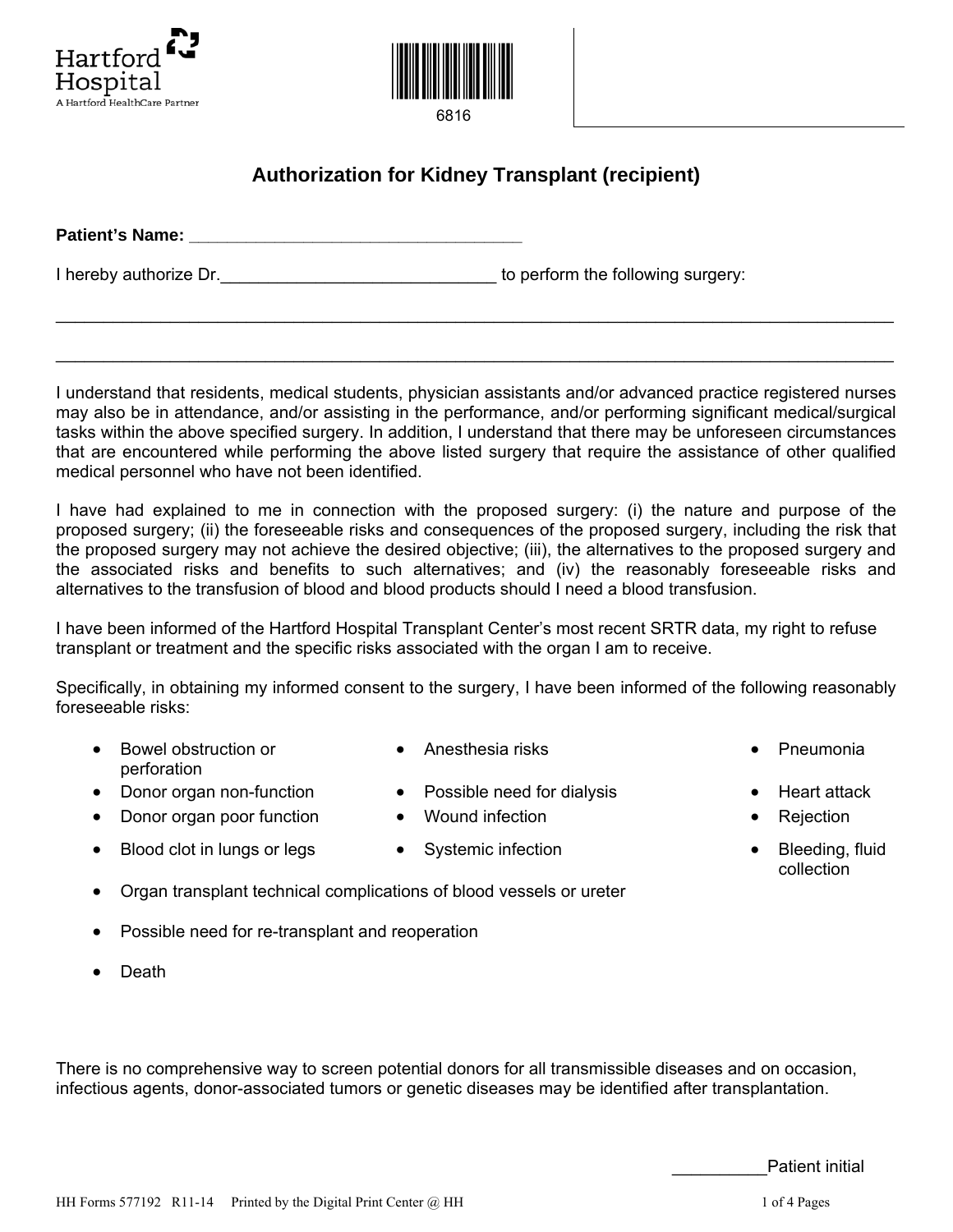



The Public Health Service -2013 has identified certain organs as being at higher risk of transmitting infectious disease when they are used for transplant. Receiving any donor organ carries a risk of receiving an organ with compromised function and/or the transmission of diseases despite appropriate screening and negative findings. These infectious diseases include but are not restricted to human immunodeficiency virus (HIV), Hepatitis C (HCV) and Hepatitis B (HBV).

 $\Box$  The kidney we are offering you is at increased risk for disease transmission due to the following donor behaviors as identified by the Public Health Service. (2013)

■ Not Applicable

- $\Box$  Chagas Disease -Recent travel of donor or donor originally from South America with risk of exposure to Tripanosoma Cruzi
- $\Box$  People who have had sex with a person known or suspected to have HIV, HBV or HCV infections in the preceding 12 months.
- $\Box$  Men who have had sex with other men in the preceding 12 months.
- $\Box$  Women who have had sex with a man with a history of MSM behavior in the preceding 12 months.
- $\Box$  Persons who report non-medical intravenous, intramuscular or subcutaneous injection of drugs in the preceding 12 months.
- $\Box$  People who have engaged in sex in exchange for money or drugs in the preceding 12 months.
- $\Box$  People who have had sex with a person who had sex in exchange for money or drugs in the preceding 12 months.
- $\Box$  People who have had sex with a person that has injected drugs by IV, IM or sub-Q route for non medical reasons in the preceding 12 months.
- $\Box$  People who have been in lockup, jail, prison, or a juvenile correctional facility for more than 72 hours in the preceding 12 months.
- $\Box$  People who have been newly diagnosed with or have been treated for syphilis, gonorrhea, chlamydia or genital ulcers in the preceding 12 months.
- □ People who have been on hemodialysis in the preceding 12 months. **Donors who meet this criteria are at increased risk for HCV infection only.**
- $\Box$  A child who is  $\leq$  to 18 months of age and born to a mother known to be infected with or at increased risk for HIV, HBV, or HCV infections.
- $\Box$  A child who has been breastfed within the preceding 12 months and the mother is known to be infected with, or at increased risk for HIV infection.
- $\Box$  When a deceased potential organ donor's medical/behavioral history cannot be obtained or risk factors cannot be determined, the donor should be considered at increased risk for HIV HBV and HCV infection because the donor's risk is unknown.
- $\Box$  When a deceased potential organ donor's blood is diluted (because of transfusions or intravenous fluids), the donor should be considered at increased risk for HIV HBV and HCV infection because the donor's risk for infection is unknown. The contract of the contract of the patient initial properties of the contract of the contract of the contract of the contract of the contract of the contract of the contract of the contract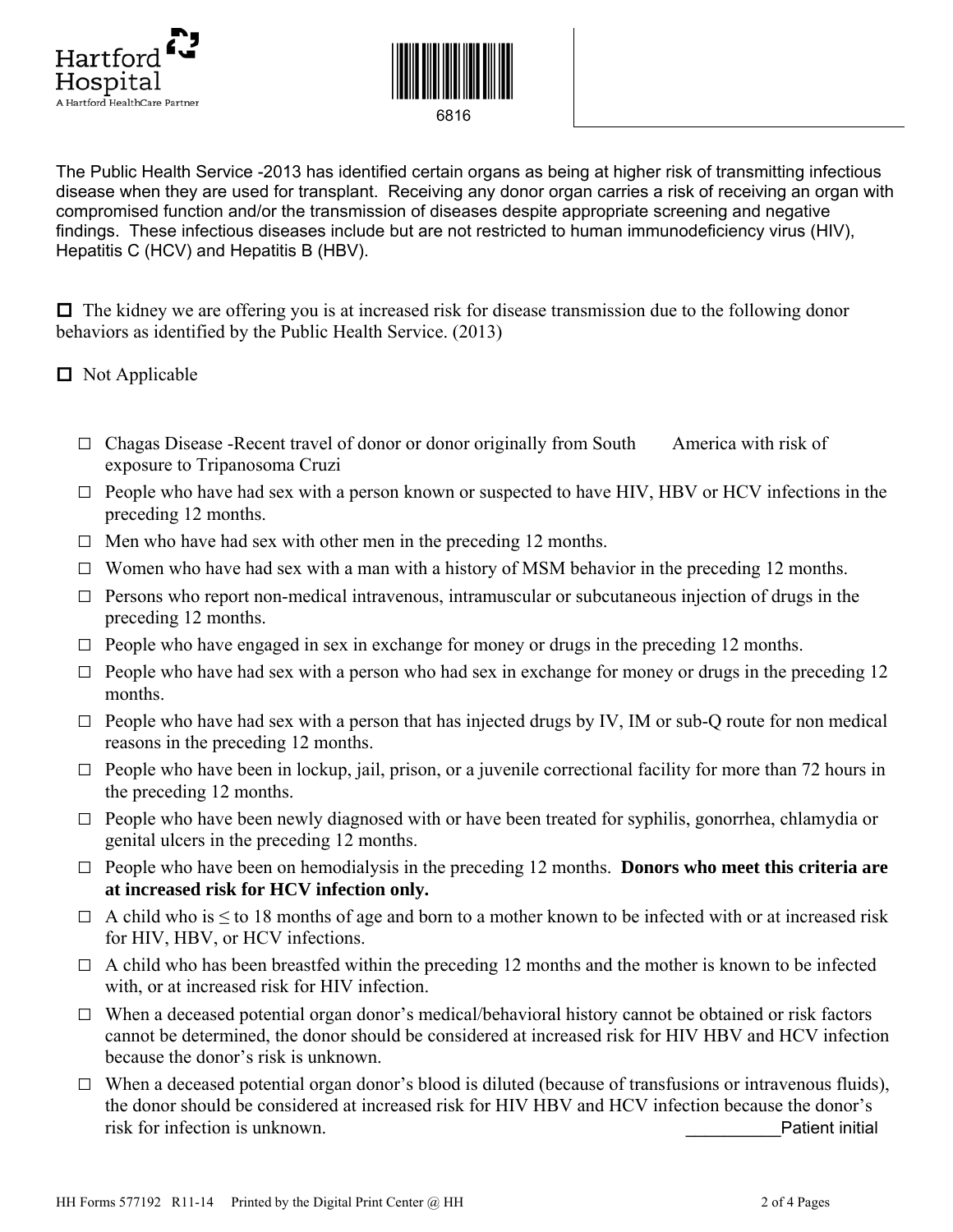



## **The kidney we are offering you is considered a KDPI >85% donor kidney for the following reasons:**

 $\mathcal{L}_\text{max}$  , and the contract of the contract of the contract of the contract of the contract of the contract of the contract of the contract of the contract of the contract of the contract of the contract of the contr

□ Donor age  $\Box$  Height □ Weight  $\square$  Ethnicity  $\square$  History of hypertension  $\square$  History of diabetes □ Cause of death Elevated creatinine (blood test that reflects kidney function) □ Hepatitis C Positive serologies  $\square$  Hepatitis B Positive serologies  $\square$  Donation after circulatory death status  $\square$  Other (Describe):

\_\_\_\_\_\_(Patient Initials)